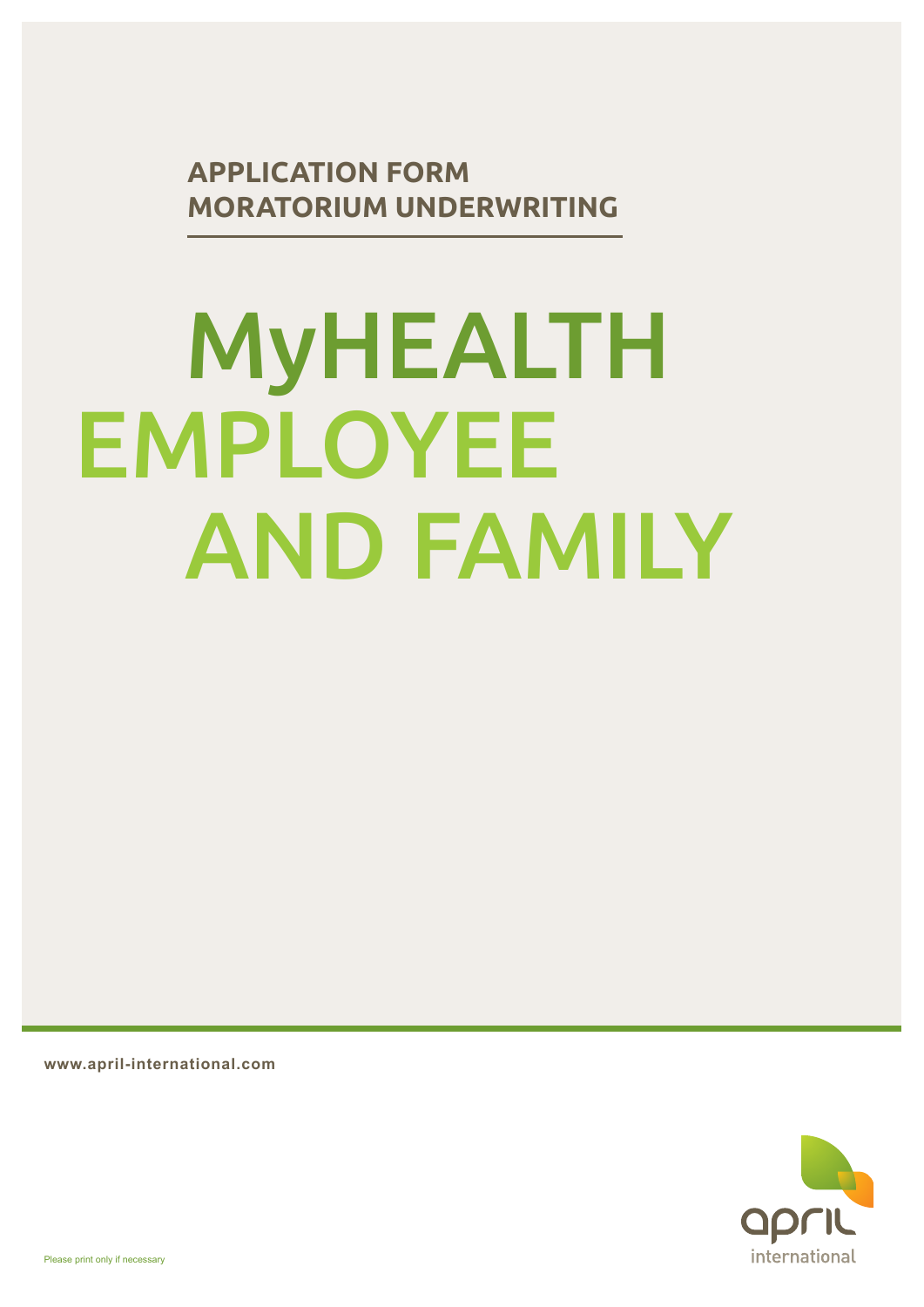**IMPORTANT NOTICE** 

**april** international

The answers you give to the questions contained in this Application will form the basis of any insurance policy issued, and will be incorporated into the contract. It is essential that you give accurate, truthful, and complete information for all persons to be insured, as inaccuracies may jeopardise coverage or invalidate a claim.

## YOU ARE APPLYING FOR A POLICY UNDER MORATORIUM UNDERWRITING

We ask very few questions when you apply and the eligibility oF EACH claims IS assessed when MADE, based on the following principles:



**Any conditions which meet any of the following criteria will be subject to the moratorium terms, hence considered active in the explanation above:**

- Was foreseeable
- Clearly showed itself
- You have had signs or symptoms or you were aware of the condition
- You have received treatment for or sought medical advice on the condition or a related condition (including checkups)
- To the best of your knowledge you were aware you had
- Requires monitoring according to generally accepted medical advice or opinion

Certain pre-existing conditions will never be covered under our moratorium policy, these include but are not limited to disabilities and chronic and incurable conditions such as diabetes, chronic hypertension (raised blood pressure), hyperlipidaemia (raised cholesterol levels), ischemic heart disease, cancer, thyroid disease, and auto-immune disorders.

**Direct billing is not available for moratorium policies. The member will have to submit a claim in for reimbursement.**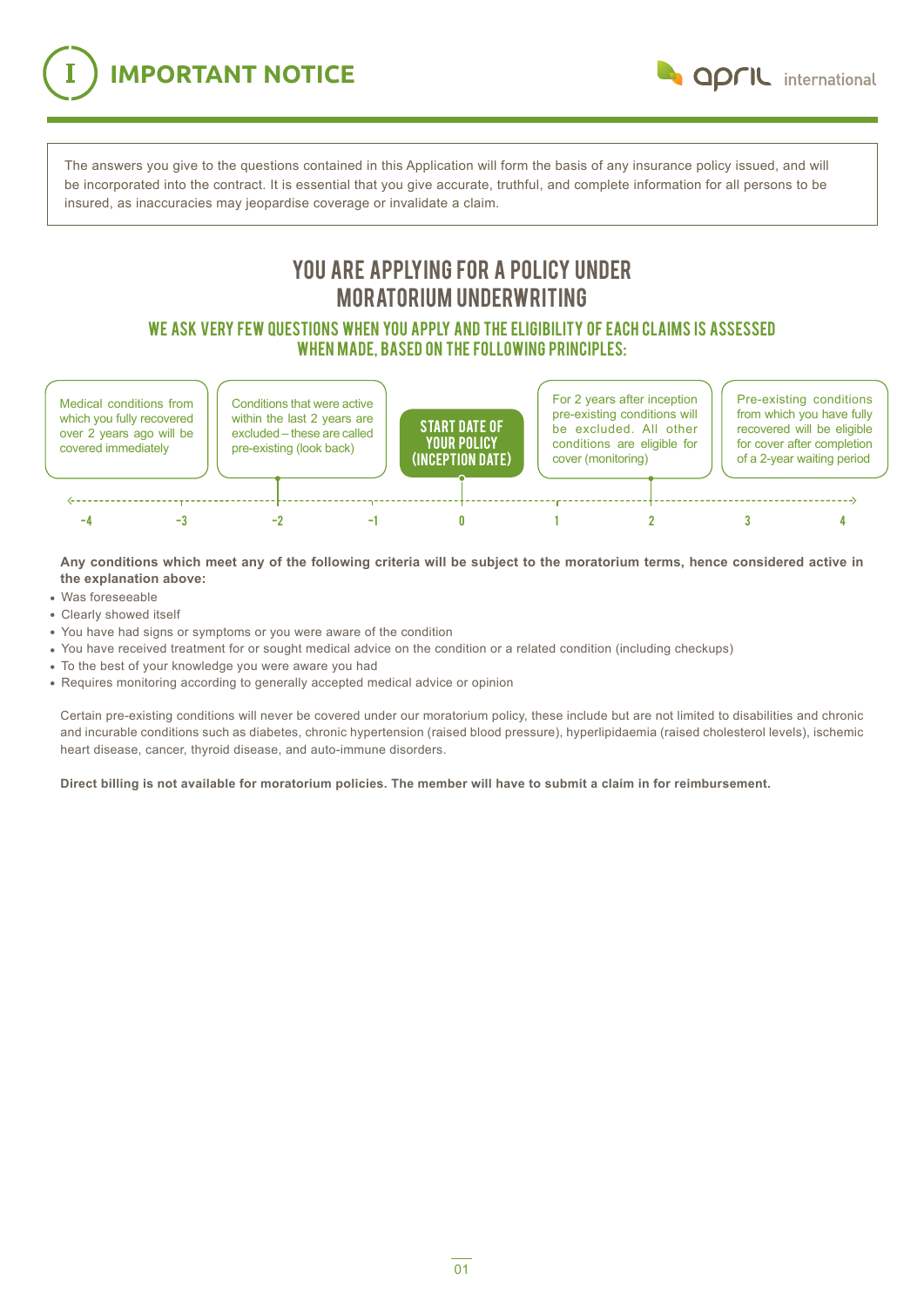

| <b>EMPLOYEE DETAILS</b>                      |                                                                                                                      |                     |                                  |              |                                                                    |
|----------------------------------------------|----------------------------------------------------------------------------------------------------------------------|---------------------|----------------------------------|--------------|--------------------------------------------------------------------|
| <b>Family Name:</b>                          | <u> 1989 - Andrea Station Barbara, actor a contratto della contratta della contratta della contratta dell'Indian</u> |                     |                                  |              |                                                                    |
| <b>First Name(s):</b>                        | <u> 1989 - Johann Barbara, martxa alemaniar a</u>                                                                    |                     |                                  |              |                                                                    |
| Date of Birth:                               | DD/MM/YYYY                                                                                                           | Gender: (<br>Male ( | Female                           | Height (cm): | Weight (kg):                                                       |
| Occupation:<br>(specify nature<br>of duties) | <u> Alexandria de la contrada de la contrada de la contrada de la contrada de la contrada de la contrada de la c</u> |                     |                                  |              |                                                                    |
| Smoker:                                      | Yes<br>No                                                                                                            |                     | <b>Marital Status:</b>           |              | <u> 1980 - Andrea Station Barbara, amerikan personal (h. 1980)</u> |
| <b>Nationality:</b>                          | <u> 1989 - Andrea State Barbara, amerikan per</u>                                                                    |                     |                                  |              |                                                                    |
| <b>Residential Address:</b>                  |                                                                                                                      |                     |                                  |              |                                                                    |
|                                              |                                                                                                                      |                     | <b>Postal Code: Compare 2016</b> |              | <b>Country:</b> the country:                                       |
|                                              | If you wish to use a different mailing address please advise us                                                      |                     |                                  |              |                                                                    |
| Tel.:                                        | <u> 1989 - Johann Stein, fransk politik (d. 1989)</u>                                                                |                     | Mobile:                          |              |                                                                    |
| Email:                                       |                                                                                                                      |                     |                                  |              |                                                                    |

Important: this email will be used for sending your policy documents and claims-related communication which may include sensitive medical information.

| <b>FAMILY MEMBERS TO BE INSURED</b>             |                        |                        |                        |                        |
|-------------------------------------------------|------------------------|------------------------|------------------------|------------------------|
|                                                 | <b>Family Member 1</b> | <b>Family Member 2</b> | <b>Family Member 3</b> | <b>Family Member 4</b> |
| <b>Family Name</b>                              |                        |                        |                        |                        |
| <b>First Name(s)</b>                            |                        |                        |                        |                        |
| Date of Birth                                   | $D D / M M / Y Y Y Y$  | $D D / M M / Y Y Y Y$  | $D D / M M / Y Y Y Y$  | $D D / M M / Y Y Y Y$  |
| Gender                                          | Male<br>Female         | Female () Male<br>H.   | Female (<br>Male<br>h. | Female<br>Male         |
| <b>Marital Status</b>                           |                        |                        |                        |                        |
| <b>Relationship to Employee</b>                 |                        |                        |                        |                        |
| <b>Nationality</b>                              |                        |                        |                        |                        |
| <b>Smoker</b>                                   | No<br>Yes              | Yes<br>No<br>C.        | <b>No</b><br>Yes       | No<br>Yes              |
| ID/Passport No.                                 |                        |                        |                        |                        |
| <b>Occupation</b><br>(specify nature of duties) |                        |                        |                        |                        |
| <b>Height and Weight</b>                        | kg<br>cm               | kg<br>cm               | kg<br>cm               | kg<br>cm               |

Please use separate sheet if necessary. Please advise us if any Family Members to be insured do not live at the Employee's Residential Address.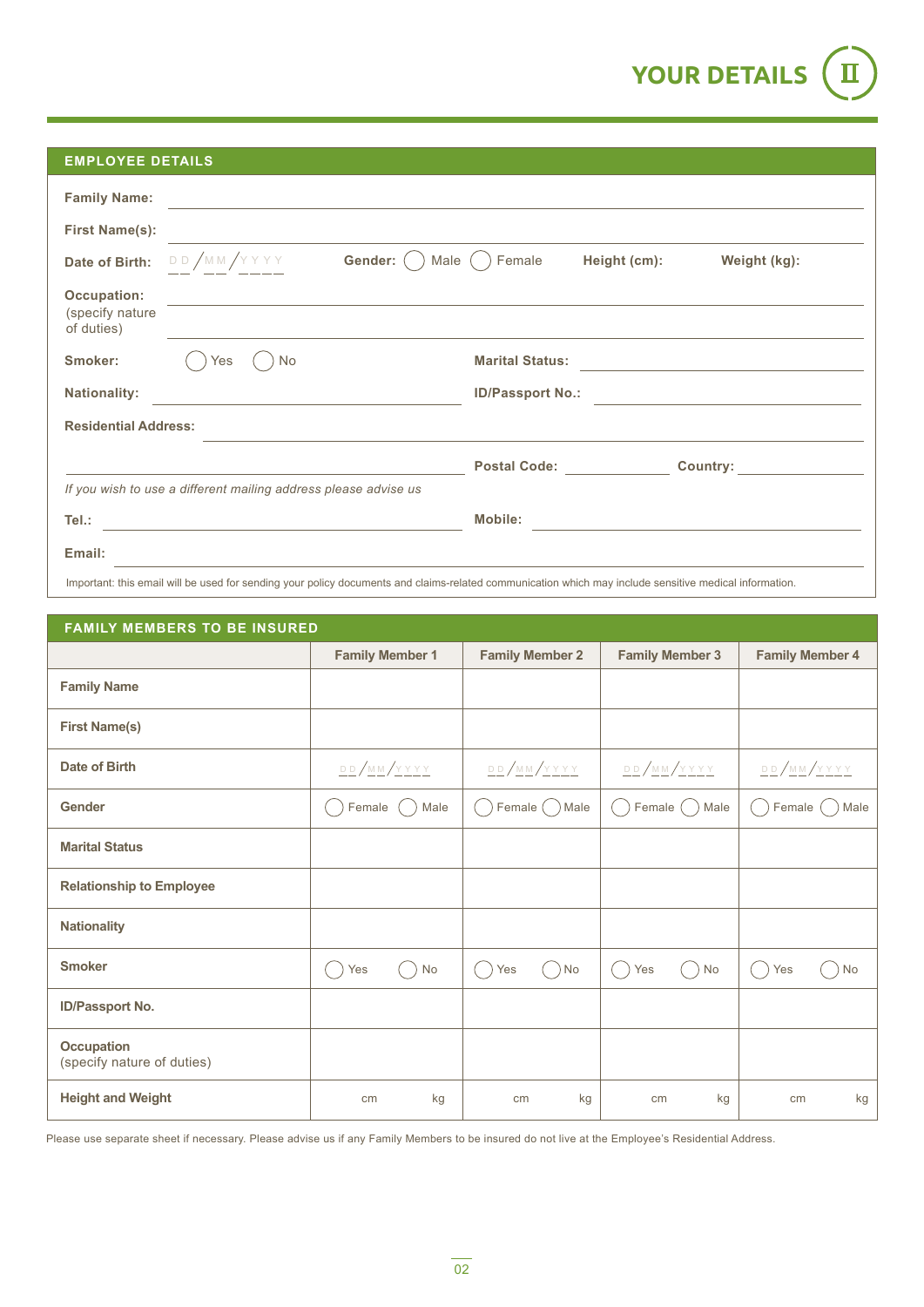

#### **CHOOSE YOUR COVER**

#### **Step 1: Select your Core Cover**

The following core modules form the base of your policy. Each member has the flexibility to select the cover they want.

If family members will have the same cover as the Employee, please tick here  $\Box$  and complete cover options for the Employee only.

|                                       | <b>EMPLOYEE</b>                                                                                                                                                                                                                                                                                                                                                              | <b>FAMILY MEMBER</b>                                                                                                                                                  |                                                                                                                                                                             |                                                                                                                                                  |                                                                                                                                       |  |
|---------------------------------------|------------------------------------------------------------------------------------------------------------------------------------------------------------------------------------------------------------------------------------------------------------------------------------------------------------------------------------------------------------------------------|-----------------------------------------------------------------------------------------------------------------------------------------------------------------------|-----------------------------------------------------------------------------------------------------------------------------------------------------------------------------|--------------------------------------------------------------------------------------------------------------------------------------------------|---------------------------------------------------------------------------------------------------------------------------------------|--|
| <b>CORE MODULES</b>                   |                                                                                                                                                                                                                                                                                                                                                                              | 1                                                                                                                                                                     | $\overline{2}$                                                                                                                                                              | $\overline{3}$                                                                                                                                   | 4                                                                                                                                     |  |
| <b>Hospital and</b><br><b>Surgery</b> | Essential<br>Semi-Private<br>Extensive<br>Semi-Private<br><b>Extensive Private</b><br>Elite Semi-Private<br><b>Elite Private</b>                                                                                                                                                                                                                                             | Essential<br>Semi-Private<br>Extensive<br>Semi-Private<br><b>Extensive Private</b><br>П<br>Elite Semi-Private<br>$\mathsf{L}$<br><b>Elite Private</b>                 | Essential<br>Semi-Private<br>Extensive<br>Semi-Private<br><b>Extensive Private</b><br>П<br>Elite Semi-Private<br>$\Box$<br><b>Elite Private</b><br>$\overline{\phantom{0}}$ | Essential<br>Semi-Private<br>Extensive<br>Semi-Private<br>$\Box$ Extensive Private<br>Elite Semi-Private<br>$\perp$<br><b>Elite Private</b><br>П | Essential<br>Semi-Private<br>Extensive<br>Semi-Private<br><b>Extensive Private</b><br>Elite Semi-Private<br>П<br><b>Elite Private</b> |  |
| <b>Annual Deductible</b>              | Nil<br><b>USD 1,500</b><br><b>USD 5,000</b><br><b>USD 10.000</b>                                                                                                                                                                                                                                                                                                             | Nil<br>П<br><b>USD 1,500</b><br>П<br><b>USD 5,000</b><br>П<br><b>USD 10.000</b><br>I I<br>• Your selected deductible applies to the Hospital and Surgery module only. | Nil<br>П.<br>$\Box$ USD 1,500<br><b>USD 5,000</b><br>┓<br><b>USD 10.000</b><br>П.                                                                                           | $\Box$ Nil<br>$\Box$ USD 1,500<br>$\Box$ USD 5,000<br>$\Box$ USD 10.000                                                                          | Nil<br>$\perp$<br>$\Box$ USD 1,500<br><b>USD 5,000</b><br>$\Box$ USD 10.000                                                           |  |
| <b>Area of Cover</b>                  | Worldwide<br>excluding USA<br>Worldwide                                                                                                                                                                                                                                                                                                                                      | Worldwide<br>H<br>excluding USA<br>Worldwide<br>H                                                                                                                     | $\Box$ Worldwide<br>excluding USA<br>Worldwide<br>П                                                                                                                         | Worldwide<br>$\mathbf{L}$<br>excluding USA<br>Worldwide<br>$\Box$                                                                                | Worldwide<br>$\Box$<br>excluding USA<br>Worldwide<br>$\perp$                                                                          |  |
|                                       | • The area of cover chosen will apply to all modules selected.<br>• Services rendered outside of the area of cover are covered up to US\$50,000 per period of insurance, only if they are directly<br>caused by sudden illness or injury occurring during the first 30 travel days of any trip in the USA.<br>• Please refer to clause 4 of the Policy Terms and Conditions. |                                                                                                                                                                       |                                                                                                                                                                             |                                                                                                                                                  |                                                                                                                                       |  |

#### **Step 2: Select your Optional Modules**

The following modules are optional. Each member has the flexibility to select the cover they want.

If family members will have the same cover as the Employee, please tick here  $\Box$  and complete cover options for the Employee only.

| <b>CORE MODULES</b>                                                      | <b>EMPLOYEE</b>                                                                                                                                                                                                            | <b>FAMILY MEMBER</b>                                                                                                                                                                                                                                                       |                                                                                                                                                                                                           |                                                                                                                                                                                      |                                                                                                                                                                                      |  |
|--------------------------------------------------------------------------|----------------------------------------------------------------------------------------------------------------------------------------------------------------------------------------------------------------------------|----------------------------------------------------------------------------------------------------------------------------------------------------------------------------------------------------------------------------------------------------------------------------|-----------------------------------------------------------------------------------------------------------------------------------------------------------------------------------------------------------|--------------------------------------------------------------------------------------------------------------------------------------------------------------------------------------|--------------------------------------------------------------------------------------------------------------------------------------------------------------------------------------|--|
|                                                                          |                                                                                                                                                                                                                            | 1                                                                                                                                                                                                                                                                          | $\overline{2}$                                                                                                                                                                                            | 3                                                                                                                                                                                    | 4                                                                                                                                                                                    |  |
| <b>Outpatient</b>                                                        | <b>Essential with</b><br>20% coinsurance<br>Extensive with nil<br>coinsurance<br>Extensive with<br>$\mathbf{I}$<br>20% coinsurance<br>Elite with nil<br>$\mathsf{L}$<br>coinsurance<br>Elite with 20%<br>L.<br>coinsurance | <b>Essential with</b><br>$\perp$<br>20% coinsurance<br>Extensive with nil<br>П<br>coinsurance<br>Extensive with<br>$\perp$<br>20% coinsurance<br>Elite with nil<br>$\Box$<br>coinsurance<br>Elite with 20%<br>coinsurance                                                  | $\Box$ Essential with<br>20% coinsurance<br>$\Box$ Extensive with nil<br>coinsurance<br>$\Box$ Extensive with<br>20% coinsurance<br>$\Box$ Elite with nil<br>coinsurance<br>Elite with 20%<br>coinsurance | <b>Essential with</b><br>20% coinsurance<br>Extensive with nil<br>coinsurance<br>Extensive with<br>20% coinsurance<br>Elite with nil<br>coinsurance<br>Elite with 20%<br>coinsurance | <b>Essential with</b><br>20% coinsurance<br>Extensive with nil<br>coinsurance<br>Extensive with<br>20% coinsurance<br>Elite with nil<br>coinsurance<br>Elite with 20%<br>coinsurance |  |
| <b>Dental and/or Optical</b><br>Optical included with<br>Elite plan only | Essential<br>H<br>Extensive<br>H<br>Elite<br>$\mathsf{L}$                                                                                                                                                                  | Essential<br>$\mathsf{L}$<br>Extensive<br>$\mathbf{1}$<br>Elite<br>П                                                                                                                                                                                                       | Essential<br>Extensive<br>Elite<br>H                                                                                                                                                                      | Essential<br>Extensive<br>Elite<br>- 1                                                                                                                                               | $\Box$ Essential<br>Extensive<br>$\Box$<br>Elite<br>П                                                                                                                                |  |
| <b>Maternity</b>                                                         | <b>USD 5,000</b><br><b>USD 10,000</b><br>H<br><b>USD 15,000</b>                                                                                                                                                            | $\Box$ USD 5,000<br><b>USD 10,000</b><br>п<br>$\Box$ USD 15,000<br>. Important: Available to women between 19 to 45 years of age who have selected at minimum an Extensive or Elite Hospital<br>and Surgery on a NIL deductible basis, plus an optional Outpatient module. | $\Box$ USD 5,000<br><b>USD 10,000</b><br>$\Box$ USD 15,000                                                                                                                                                | <b>USD 5,000</b><br><b>USD 10,000</b><br>H<br><b>USD 15,000</b>                                                                                                                      | $\Box$ USD 5,000<br>$\Box$ USD 10,000<br>$\Box$ USD 15,000                                                                                                                           |  |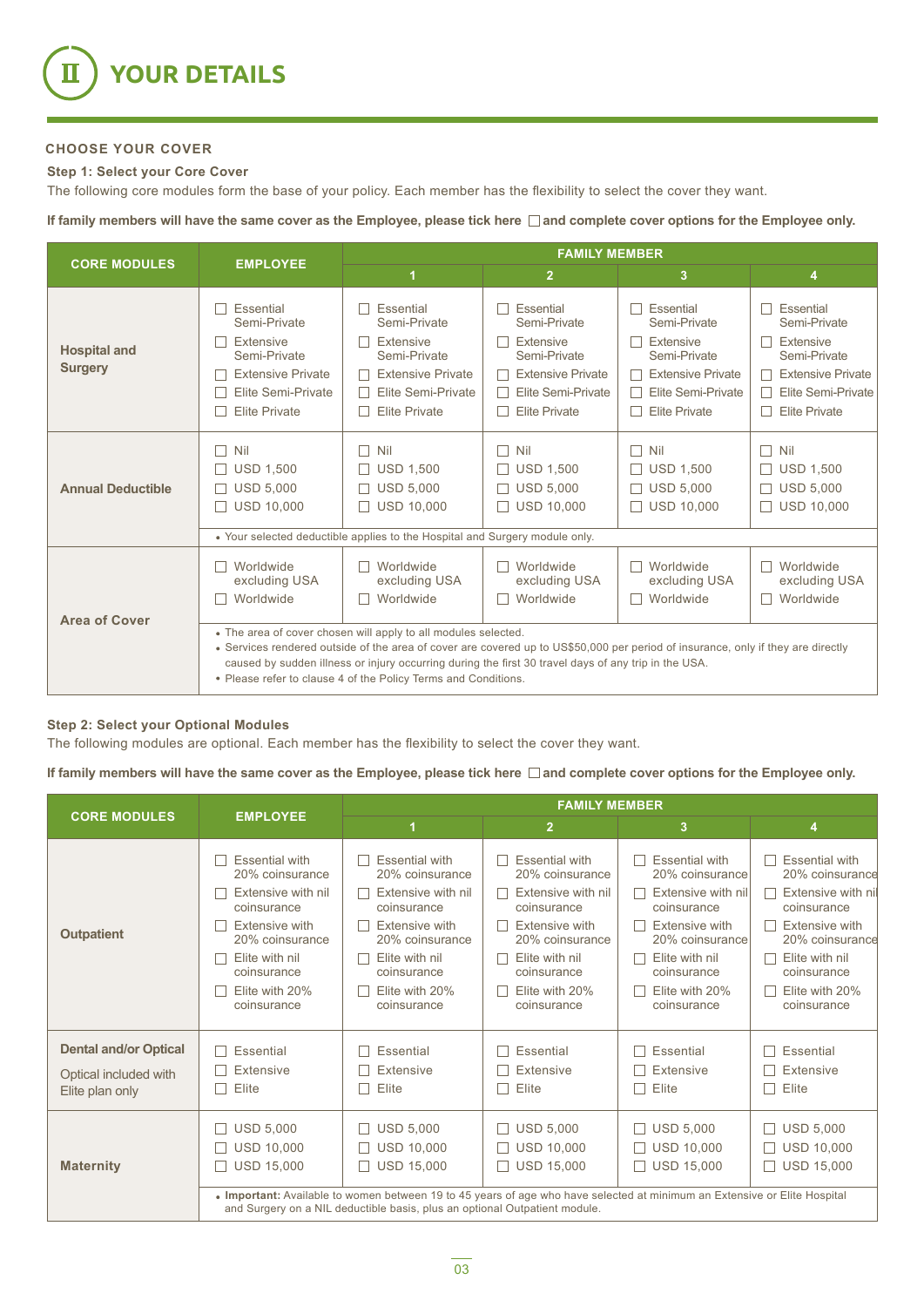**QUESTIONNAIRE** III

| <b>ADDITIONAL DETAILS</b><br>All the questions in this section must be answered. If incomplete, your application will not be accepted.                                                                                                                                                                                                                                                                                                                |           |
|-------------------------------------------------------------------------------------------------------------------------------------------------------------------------------------------------------------------------------------------------------------------------------------------------------------------------------------------------------------------------------------------------------------------------------------------------------|-----------|
| Have you or any person to be insured ever applied for, been covered under, or held a policy administered<br>by APRIL International? If Yes, please give details.                                                                                                                                                                                                                                                                                      | No<br>Yes |
| Do you or any person to be insured currently have health insurance with another company? If Yes, please<br>give details and indicate if it will be continued (and if not, as of what date).                                                                                                                                                                                                                                                           | Yes<br>N٥ |
| Have you or any person to be insured ever had a policy or application for life, sickness, accident disability, critical<br>illness or medical insurance refused or cancelled, or had any special terms imposed? If Yes, please give details.                                                                                                                                                                                                          | Yes<br>No |
| Except as disclosed elsewhere in this form, have you or any person to be insured ever been admitted to<br>hospital as an inpatient, or (within the last five years) undergone any procedures, scans, or diagnostic tests<br>whether as an inpatient or outpatient? If Yes, please give details.                                                                                                                                                       |           |
| Are you or any person to be insured under medication? If Yes, please state the medicine name, dosage and<br>the approximate cost.                                                                                                                                                                                                                                                                                                                     |           |
| Please enter the following details about the usual/family doctor for each person to be insured. If you do not have a usual/family<br>doctor, please provide the names, addresses and contact information of medical providers you and your family members to be<br>insured have seen in the last 3 years. Use a separate sheet if necessary. If you have never seen a doctor in the past 3 years,<br>please indicate that below.<br>Name:<br>Address: |           |
| Telephone:<br>Fax:                                                                                                                                                                                                                                                                                                                                                                                                                                    |           |
| Email:                                                                                                                                                                                                                                                                                                                                                                                                                                                |           |

*Please provide more details on a separate sheet if required.*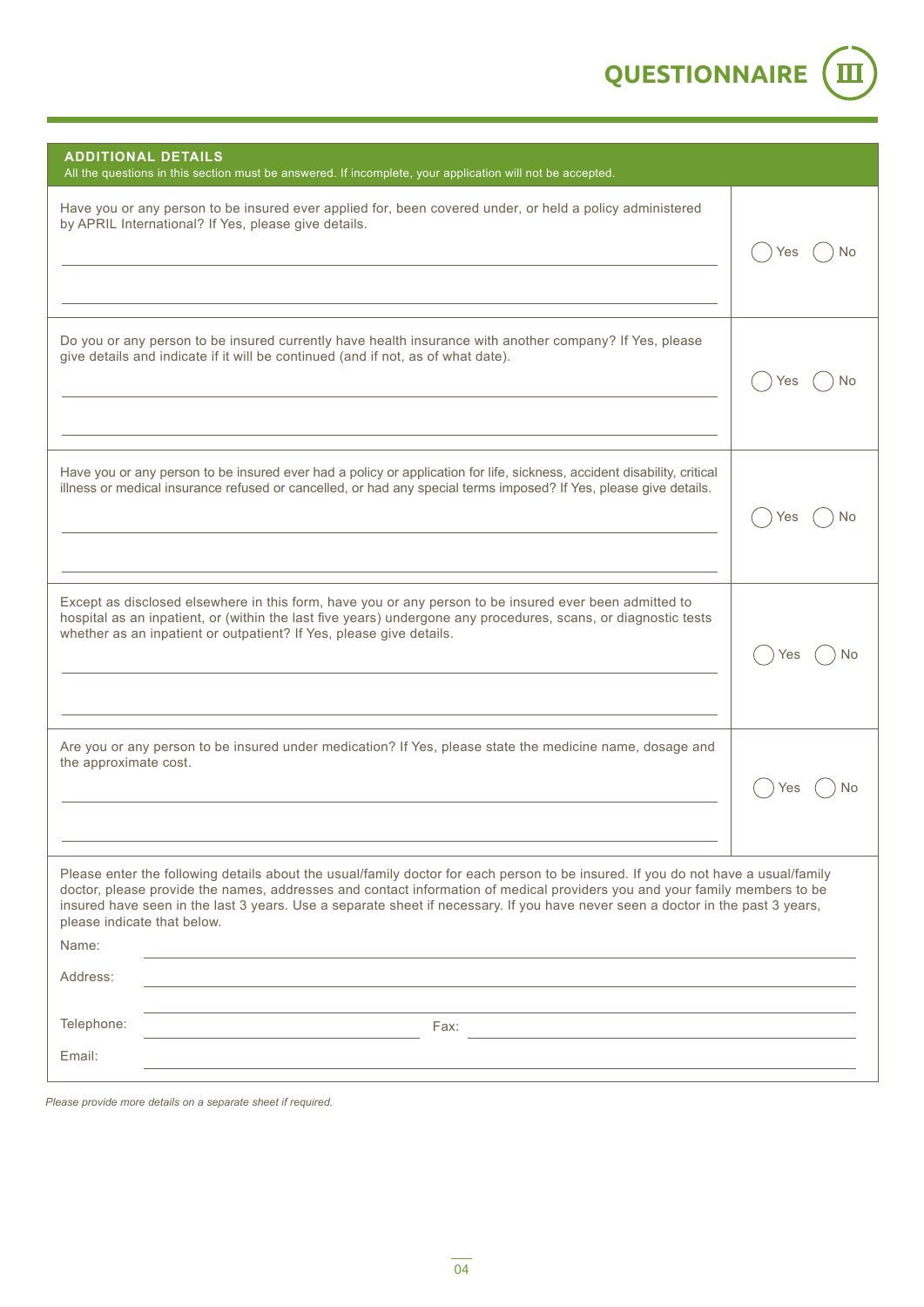

| <b>ADDITIONAL SPACE FOR FURTHER REMARKS</b> |  |  |  |
|---------------------------------------------|--|--|--|
|                                             |  |  |  |

You may use this space for any further comments. Please remember to enclose any supporting documents with your application.

### **INTERMEDIARY ACCESS**

| their online account at april.hk/portal?<br><b>No</b><br>res ( | Would you like the insurance intermediary of the group plan to have access to your policy details and claims transactions through   |
|----------------------------------------------------------------|-------------------------------------------------------------------------------------------------------------------------------------|
| <b>No</b><br>Yes                                               | Do you authorise us to discuss and/or share claims and medical information with your the insurance intermediary of this group plan? |
| Intermediary Name:                                             | Intermediary Code:                                                                                                                  |
| Company Name:                                                  |                                                                                                                                     |
| Telephone:                                                     | Email:                                                                                                                              |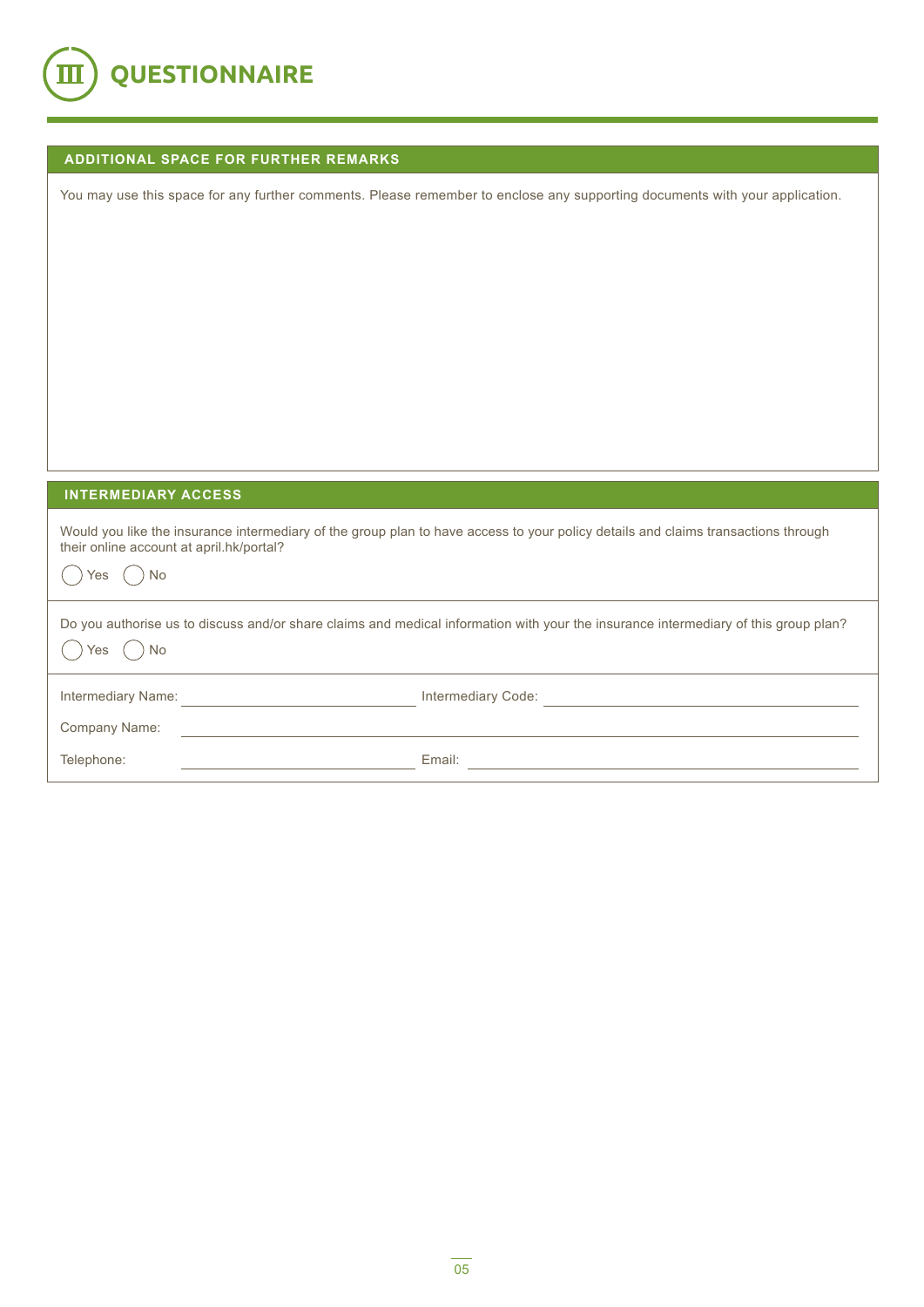**NOTICE TO CUSTOMERS RELATING TO THE PERSONAL DATA ORDINANCE** 

In relation to: (i) the personal data collected by APRIL Hong Kong Limited ("APRIL") in this application form, and (ii) any personal data about me/ us which may be collected by APRIL in the future if a policy is issued (collectively "my/our personal data"), I/we agree and acknowledge that:

- a) providing my/our personal data is necessary for APRIL to process this application and provide insurance coverage. If any such data is not provided, APRIL may not be able to process this application or provide insurance coverage.
- b) my/our personal data will be transferred to Liberty International Insurance Limited ("Liberty International") and/or other members of the Liberty Mutual Group of Companies ("Liberty Mutual Group") for all the purposes stated in its privacy policy, available at www.liuhongkong.com.hk/footer/privacy-policy.
- c) my/our personal data may be used by APRIL and Liberty Mutual Group for the following obligatory purposes:
	- 1. to decide whether to issue an insurance policy or to modify an existing policy;
	- 2. to manage and administer products and services you purchase;
	- 3. to provide customer service to you and respond to your enquiries;
	- 4. to compile statistics and to conduct research, insurance surveys and analysis for the purpose of product design and development;
	- 5. to provide claims service, including assessing, investigating, analysing and paying claims, and to exercise Liberty International's rights as defined in the policy wording including rights of subrogation;
	- 6. to carry on our business in areas such as finance and accounting, billing and collections, audits, IT system management, reporting, and obtaining reinsurance;
	- 7. enabling an actual or proposed assignee of Liberty International to evaluate the transaction intended to be the subject of the assignment;
	- 8. conducting identity and/or credit checks and/or debt collection;
	- 9. conducting medical or health reference checks for relevant insurance products;
	- 10. meeting disclosure requirements of any local or foreign law, regulations, codes or guidelines binding on them or their affiliates; and

11. complying with the legitimate requests or orders of any court of competent jurisdiction and any regulator or self-regulatory entity including but not limited to the Insurance Authority, Hong Kong Federation of Insurers, auditors, governmental bodies and governmental-related establishments binding APRIL or the Liberty Mutual Group of Companies.

- d) unless I/we have indicated otherwise by ticking the "Marketing Communications Opt-out" box below, my/our contact details (name, address, phone number and e-mail address) may be used:
	- 1. by APRIL, to contact me/us about other insurance products provided by APRIL and its affiliates; and

2. by Liberty Mutual Group to provide marketing materials and conduct direct marketing activities (including but not limited to promoting, marketing or selling of the Company, Liberty Mutual Group or co-branded insurance or financial or investment related products or services by electronic or other means) in relation to insurance and/or financial products and services of the Company, the Liberty Mutual Group and/or other financial services providers.

- e) APRIL may transfer my/our personal data to the following classes of persons (whether based in Hong Kong or overseas) for the purposes identified in (c) above: 1. any affiliate of APRIL (HK);
	- 2. any Liberty Mutual Group of Companies;

g)

- 3. any other company carrying on insurance or reinsurance related business, or an intermediary;
- 4. third parties providing services related to the administration of my/our policy (including reinsurers, accountants and data processors);
- 5. any agent, contractor or third party service provider who provides administrative, telecommunications, computer, payment, banking or other services to the Company in connection with the operation of its business;
- 6. financial institutions for the purpose of processing this application and obtaining policy payments or making claim settlements;
- 7. in the event of a claim, loss adjustors, assessors, third party administrators, emergency assistance companies, legal services providers, investigators,
- retailers, medical providers and medical professionals, and travel carriers;

8. any person to whom APRIL, Liberty International and/or Liberty Mutual Group is under an obligation to make disclosure under the requirements of any law binding on the Company or any of its associated companies for the purposes of any regulations, codes or guidelines issued by governmental, regulatory or other authorities with which the Company or any of its associated companies are expected to comply, or subject to any order of a court of competent jurisdiction;

- 9. any actual or proposed assignee or transferee of the Liberty Mutual Group's rights in respect of the policy owners;
- 10. providers of risk intelligence for the purpose of customer due diligence or anti-money laundering screening;
- 11. credit reference agencies, and in the event of default, any debt collection agencies or companies carrying on claim or investigation services;

12. other banking/financial institutions, commercial or charitable organizations with whom APRIL, Liberty International and/or Liberty Mutual Group maintain business referral or other arrangements for marketing communication, or third party marketing service providers and insurance intermediaries, unless you have indicated that you wish to opt-out of receiving marketing communications; and

13. other parties referred to in APRIL's Privacy Policy for the purposes stated therein.

f) I/we may gain access to or request correction of my/our personal data held by APRIL, or opt out of my/our personal data being used for direct marketing at any time, by writing to the Data Privacy Officer of APRIL Hong Kong Limited at 9th Floor, Chinachem Hollywood Centre, 1-13 Hollywood Road, Central, Hong Kong or privacy@april.com.

I/we may gain access to or request correction of my/our personal data held by Liberty International, or opt out of my/our personal data being used for direct marketing at any time, by writing to the Personal Data Privacy Officer of Liberty International Insurance Limited, 13/F DCH Commercial Centre, 25 Westlands Road, Quarry Bay, Hong Kong. APRIL and Liberty International reserve the right to charge a reasonable fee for access to data.

- h) if I am providing information about another person, such as a family member or employee, I confirm that they have consented to me providing that information to APRIL. If appropriate, I have provided them with this personal information collection statement or the APRIL Privacy Policy.
- the full version of APRIL's Privacy Policy is available to me upon request from the Data Privacy Officer (see (e) above) or can be found at http://en.aprilinternational.com/general-terms-of-use/hong-kong-privacy-statement. APRIL may make changes to the privacy policy by posting them at http://en.aprilinternational.com.

 $\Box$  Please tick this box if you do not wish to receive any marketing communications from APRIL (see d(1) above)

□ Please tick this box if you do not wish to receive any marketing communications from Liberty Mutual Group or companies with whom it maintains marketing arrangements (see d(2) above).